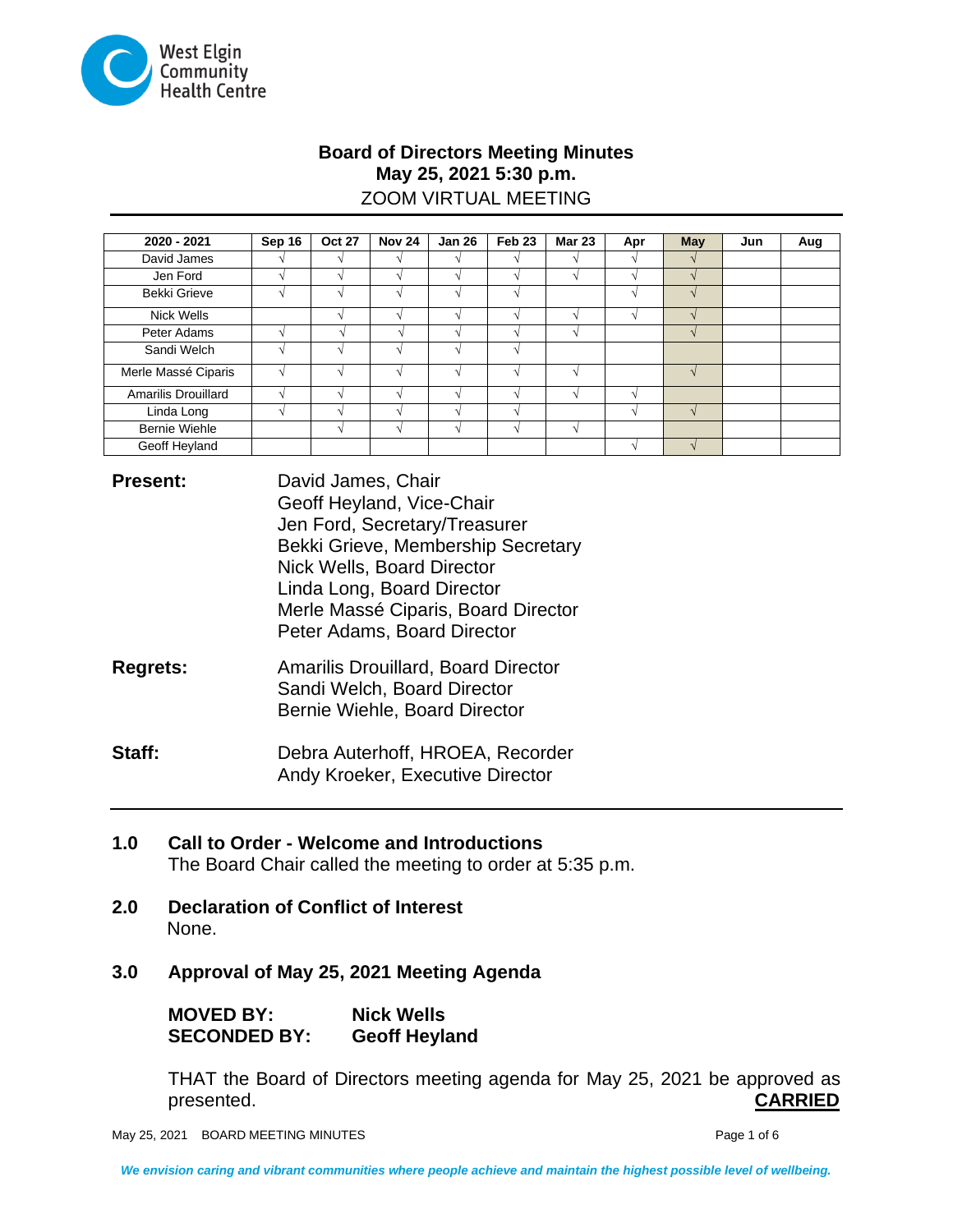

# **4.0 Approval of May 25, 2021 Meeting Consent Agenda**

An inquiry was made about the compliance letter in the Consent Agenda. It was confirmed that the compliance letter was sent out province-wide and responded to accordingly by the Centre.

A community concern was raised about a recent picture in the Chronicle. It was noted that the picture was taken outside and the parties were wearing masks.

A brief discussion was held on the Long-Term Care Homes COVID-19 Commission Final Report.

**MOVED BY: Merle Massé Ciparis SECONDED BY: Geoff Heyland**

THAT the Board of Directors Consent Agenda for May 25, 2021 be approved as presented. **CARRIED**

**5.0 Actions Arising from Previous Minutes** 

None.

## **6.0 Monitoring / Reporting**

## **6.1 Elgin Ontario Health Team (EOHT)**

An update on the Collaborative Decision-Making Arrangement (CDMA) was presented. The Executive Director and Board Chair have attended four sessions with additional meetings scheduled. The progress since April  $8<sup>th</sup>$  was highlighted including the draft Terms of Reference.

**Action:** Andy Kroeker to touch base about potential EOHT updates with the Board Executive prior to the June 8<sup>th</sup> Governance Committee.

## **6.2 Team Based Primary Care Governance Dialogue**

Senior Leaders and Board Directors from Central and West Elgin Community Health Centres (CHC), and East Elgin and Thames Valley Family Health Teams (FHT) met virtually on May 5, 2021. The objective was to strengthen the teambased primary health care sector in Elgin and explore how to work more collaboratively together. Feedback from the Centre Board Directors who attended the meeting was very positive. A follow up meeting has not yet been scheduled.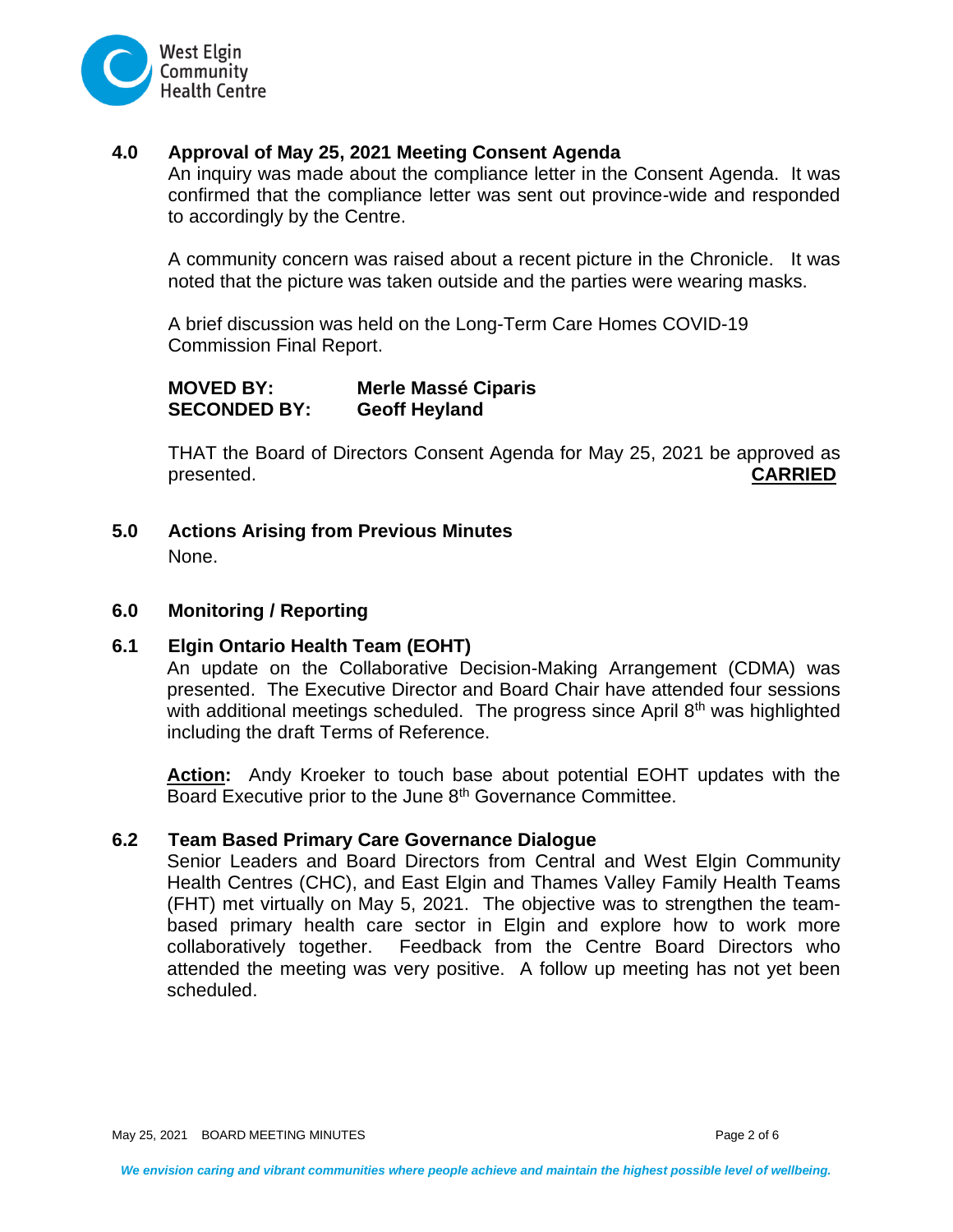

## **6.3 COVID-19**

The Centre hosted a successful first public vaccination clinic in Dutton on May 25. Over 400 vaccinations were given and another vaccination clinic is scheduled for June 1 in West Lorne. The June 1 clinic will also provide vaccinations for those aged 12 and up. All social media accounts have been updated. The great work of Kate Dymock and Katherine McLeod was acknowledged.

A question was raised as to whether the vaccination clinics generate revenue for the Centre. Unfortunately, the clinics do not generate income, however a funding agreement with Southwestern Public Health allows for the recovery of additional staff hired to assist with the clinics (primarily those from the COVID Assessment Centre).

## **6.4 ED / Alliance Updates**

An update was provided on information from the recent Alliance Board Liaison and Executive Leaders meetings. The Centre recently acknowledged Doctor's Day, Nursing Week, and Personal Support Worker Day.

The Board Liaison Networking Session on April 28 included the Alliance Annual General Meeting Motions and the Health Equity Charter. The Executive Leadership Network Meeting was held April 28<sup>th</sup> and April 29<sup>th</sup>. Topics discussed included Ontario Health Teams, collaborative governance, 2021 Federal and Provincial Budgets, Ontario Health, healthcare post COVID, future visions of health care, and the Alliance learning health system.

Reference was made to an article related to the  $4<sup>th</sup>$  wave of COVID and the impact on physiotherapy needs.

## **6.5 Alliance Resolutions and Alliance Voting Authorization**

The proposed resolutions from the Alliance were reviewed. A discussion about #1 By-Law Resolution followed.

| <b>MOVED BY:</b>    | <b>Merle Massé Ciparis</b> |
|---------------------|----------------------------|
| <b>SECONDED BY:</b> | <b>Geoff Heyland</b>       |

THAT the Board of Directors approves the Resolutions in the April 28 Alliance document and directs Nick Wells, as Alliance Board Liaison, to vote in favour of the stated Resolutions on behalf of the Board.

## **CARRIED**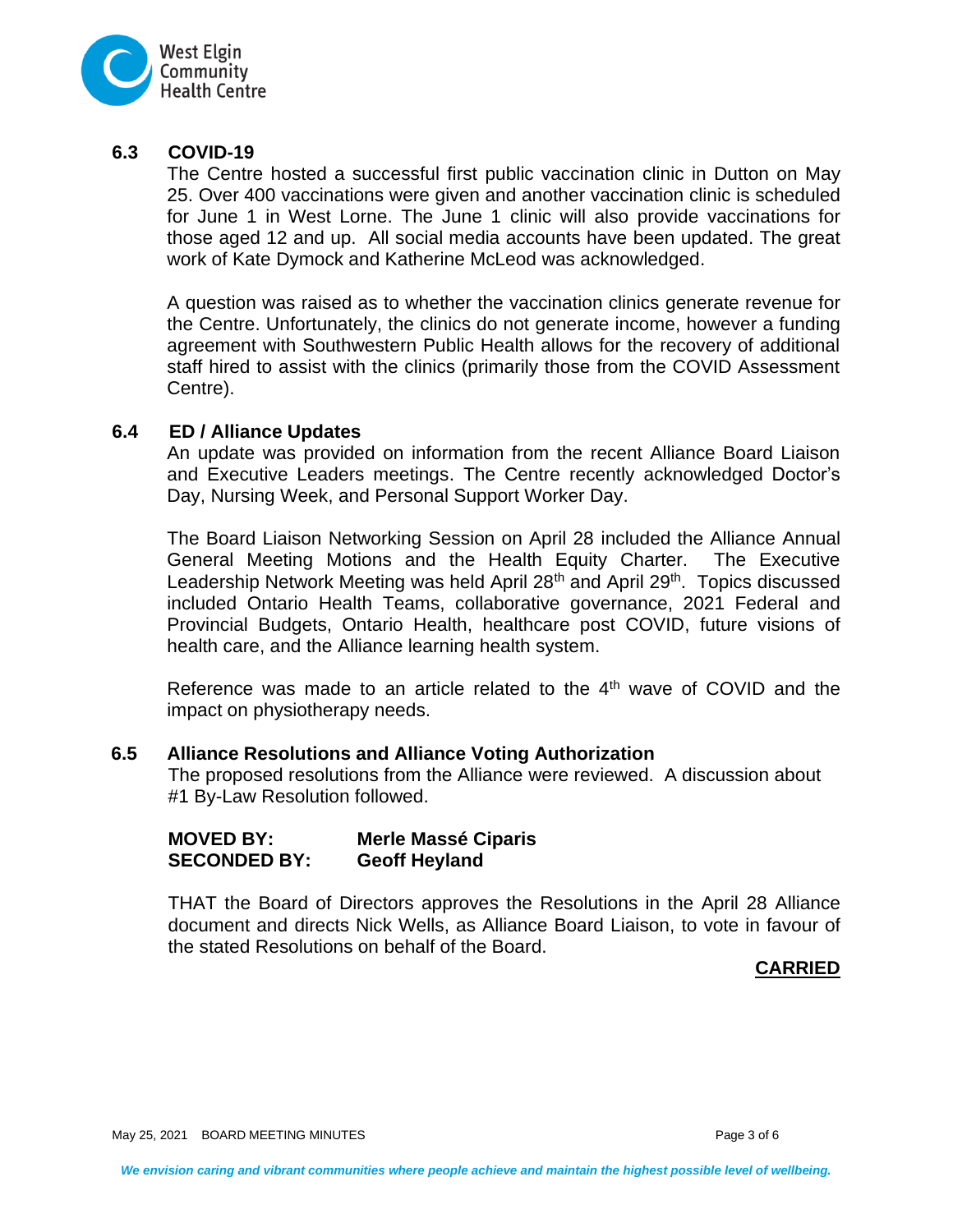

## **6.6 Declaration of Compliance 20-21**

**MOVED BY: Nick Wells SECONDED BY: Linda Long**

THAT the Board of Directors authorizes David James to sign the declaration of compliance as presented. **CARRIED**

## **6.7 2020-21 M-SAA Report Q4 Final**

The year-end Mutli-Sectoral Accountability Agreement results were reviewed. It is expected that the pandemic will continue to impact the Centre's programs and services in 2021-22.

#### **7.0 Governance**

## **7.1 Governance Committee**

#### **7.1.1 Policy Review**

A discussion was held about the Board policy review process. It was agreed that the focus is not about wordsmithing as the policies presented have already been vetted through the Governance Committee. The Board should focus on the content and intent of the policy language when proposing policy amendments at the Board level.

#### Polices Reviewed:

- GOV-215 Media Relations *approved as amended*
- GOV-216 Financial Planning *approved as presented*
- GOV-217 Fundraising Policy *approved as amended*
- GOV-218 Policy for Grants (Other than Ontario Health) *approved as presented*
- GOV-219 Signing Authority *approved as presented*
- GOV-220 Corporate Record Retention *approved as presented*
- GOV-221 Finance Committee Terms of Reference *approved as amended*
- GOV-222 Voluntary Dissolution of the Centre *approved as presented*
- GOV-223 Departure or Removal of a Board Director *approved as presented*

## **Motion: Linda Long Second: Jen Ford**

The Board approves proposed changes to policies GOV-215, 216, 217, 218, 219, 220, 221, 222 and 223 as presented / amended. **CARRIED**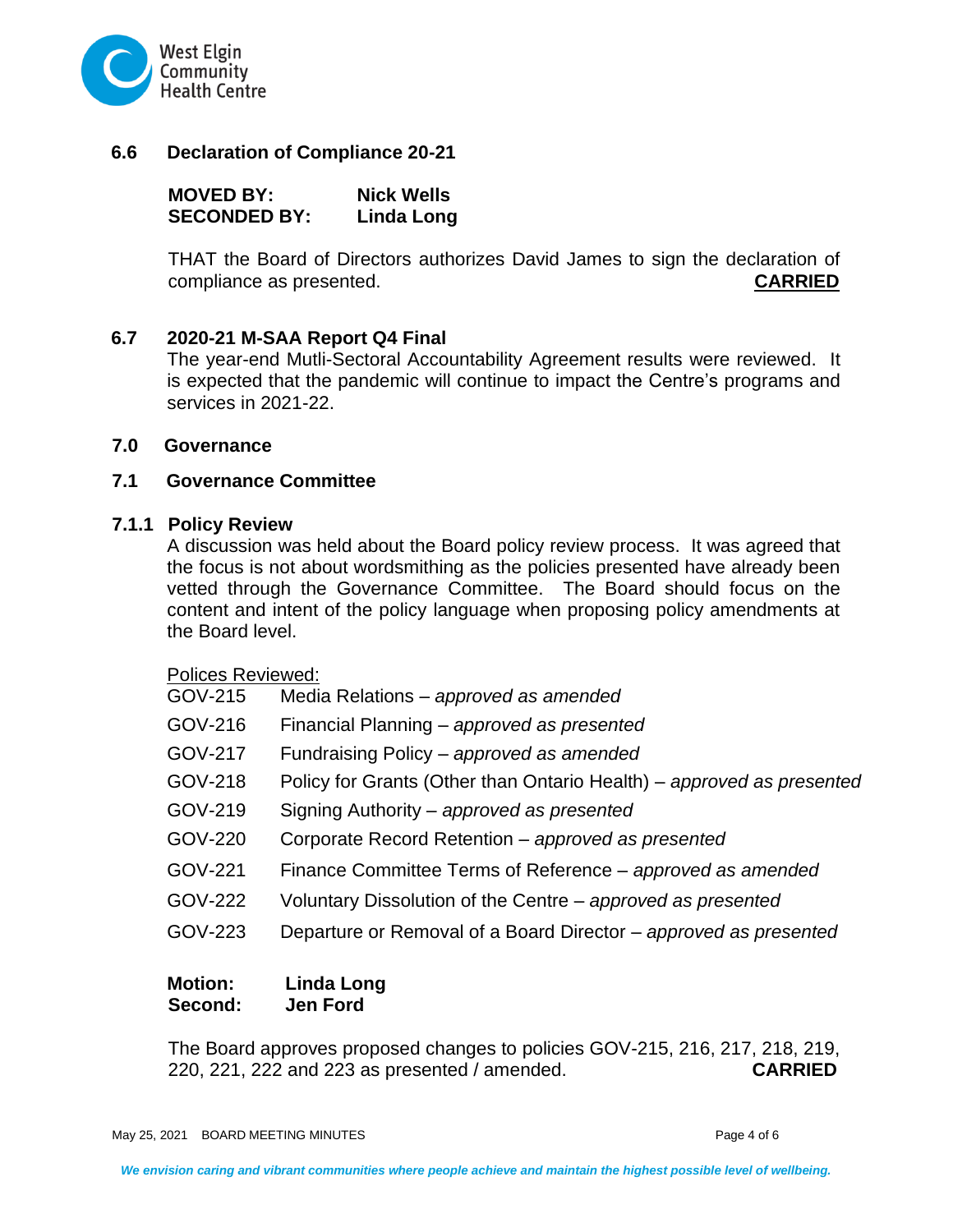

**Action:** Debra Auterhoff will update these policies on the Board portal and the master policies list.

# **7.1.2 Board Accreditation Standards**

The Board Accreditation Standards document was reviewed. It is a condensed list of the standards for which the Board is responsible. There are two main sections Organizational Foundations (ORG) and Board Governance (GOV). The document is a self-assessment tool and work planner for the standards and indicators. The working spreadsheet has been pre-populated by the Centre for the Board's action.

**Action:** Board Directors to review the Board Accreditation Standards spreadsheet and consider dividing up the tasks among the Board Directors. To be discussed at the June Board meeting.

# **7.1.3 Board Assessment Checklist**

This checklist originally was created for the Ontario Hospital Association. It is a good self-assessment tool. No further action determined.

# **7.1.4 Annual General Meeting**

The Annual General Meeting (AGM) will be a virtual meeting on September 15, 2021 without a guest speaker. Required quorum is 10 members. This includes a post AGM meeting to elect the Executive of the Board.

## **7.2 Finance Committee**

The Finance Committee meeting on May 18 was the first formal meeting that included the new community representative Kathy Haehnel.

Items presented to the Board included the Community Infrastructure Renewal Funding (CIRF) for 2020-2021, the onsite audit and Auditor Services Agreement and an in-depth review of the draft year end statement of financial position and income statement.

# **7.3 Client and Family Advisory Council**

The March 2 meeting minutes were shared in the Consent Agenda. There was also a recent meeting on May 4 with minutes to be provided at a future Board meeting. The Council is very supportive of the Centre. The Council talked about COVID-19, vaccinations, and the Elgin Ontario Health Team.

The Council also discussed some recent negative social media comments. Unfortunately, the Centre is not able to identify the individuals in order to followup for discussion and resolution.

A question was raised as to whether the Centre's accessible van was being used to transport individuals to the vaccination clinics.